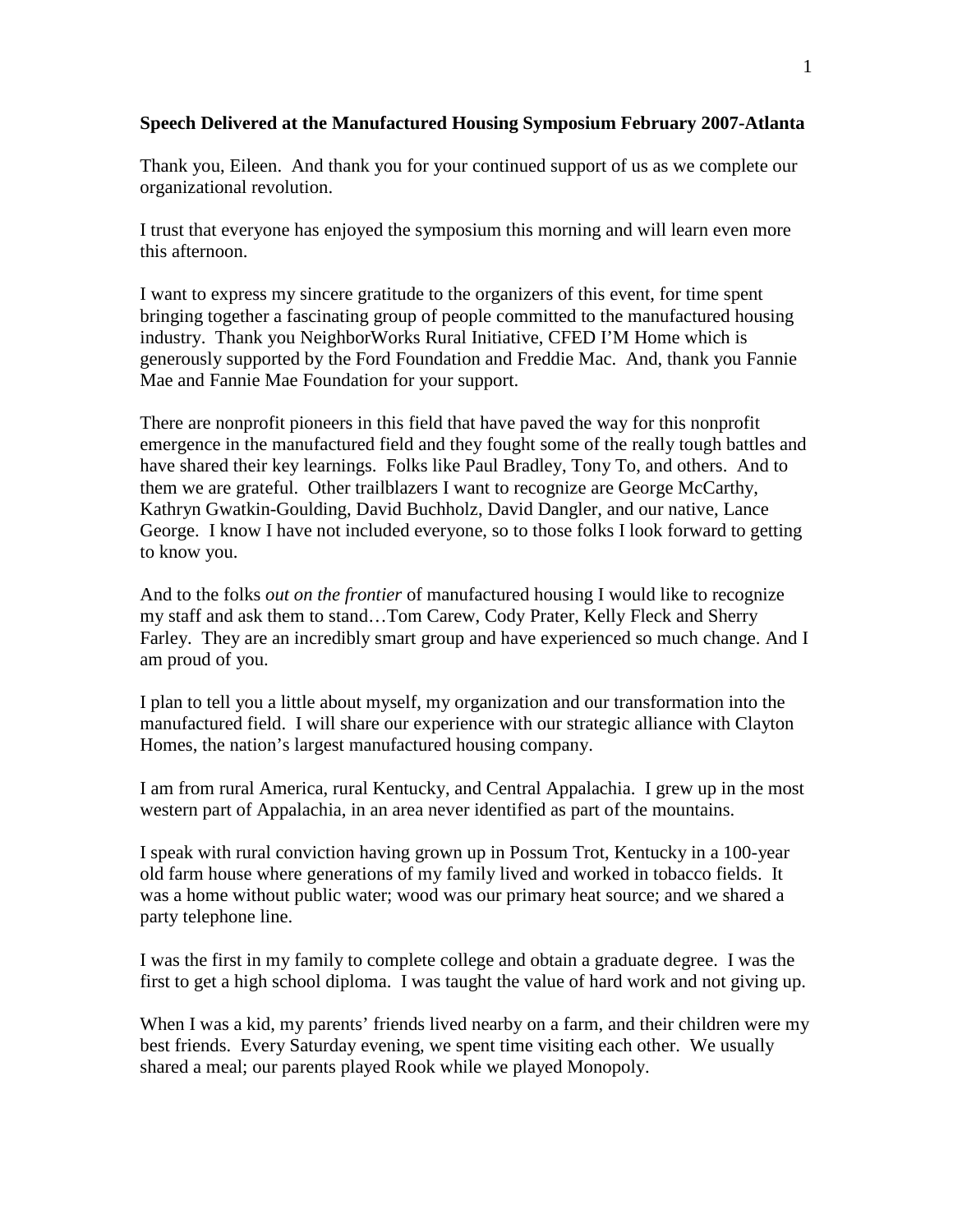My best friends lived in a 2-bedroom 1970 single- wide. If you have never been in one from this era, you missed something. Today, I would measure this home as incredibly small. But in 1973, I never noticed—I thought it was cool! It was big enough for 4 adults and 5 kids to have a great Saturday night. I remember every inch of that home, from the avocado appliances to the tiny bedroom with bunk beds for two kids. I remember the underpinning and where you pulled it back to find the softball bats. I wondered why they had tires under their home, now I know.

I particularly remember my sister's birthday party, when an unexpected summer hail storm hit. I remember the fear in my mother's eyes. For years, my mother told the story of her desperation with a home full of kids; feeling the home rock in the wind, trying to make the decision for us to run for cover. We were fine.

By the time the 1980s arrived, our friends had saved enough money to build the home of their dreams. They lived in the old single-wide while the house was built. Last year, my father, now an Auctioneer, often selling family farms, sold his friends' home and farm. They moved to a small city to be close to their grandkids and retire with their nest egg that began with a 1970 trailer.

After graduate school I landed my first job at Kentucky Housing Corporation, the state housing finance agency, as the research assistant. My first job assignment was to take a two-day bus tour with the board of directors to eastern Kentucky. It was my first trip in the mountains.

Because I was young, new and without any relationships, I was bored. So I found a juvenile game to pass my time. As I kid, the familiar game was counting mailboxes, this time I started counting trailers. It was kind of funny at first, and then I was horrified with what I saw. I was in my own state understanding for the first time how the outside world might perceive me. It conjured stereotypical images that were not comfortable. But at each stop, we met the most wonderful people, ordinary people, doing extraordinary things. It is on that trip I first met Tom Carew at Frontier, Dave Lollis at FAHE and many, many others.

Many years later, I came to Frontier as their new director. The organization had celebrated 25 years and was a leader in single-family homebuilding in the FAHE network. Frontier and most FAHE groups were comfortable in how they approached their work. Their successful model was recognized regionally and nationally.

Frontier, and particularly Tom Carew had been very vocal about our distaste, dislike for the manufactured housing industry. He was not alone. The FAHE network took an **unofficial** stance on the industry. We perceived it as bad, from the dealers to the quality. I followed in the same tradition. I took it one step further by introducing a homebuyer education curriculum that warned the buyers of the industry, projecting no possibility of wealth creation and that their home would crumble before they paid off the mortgage.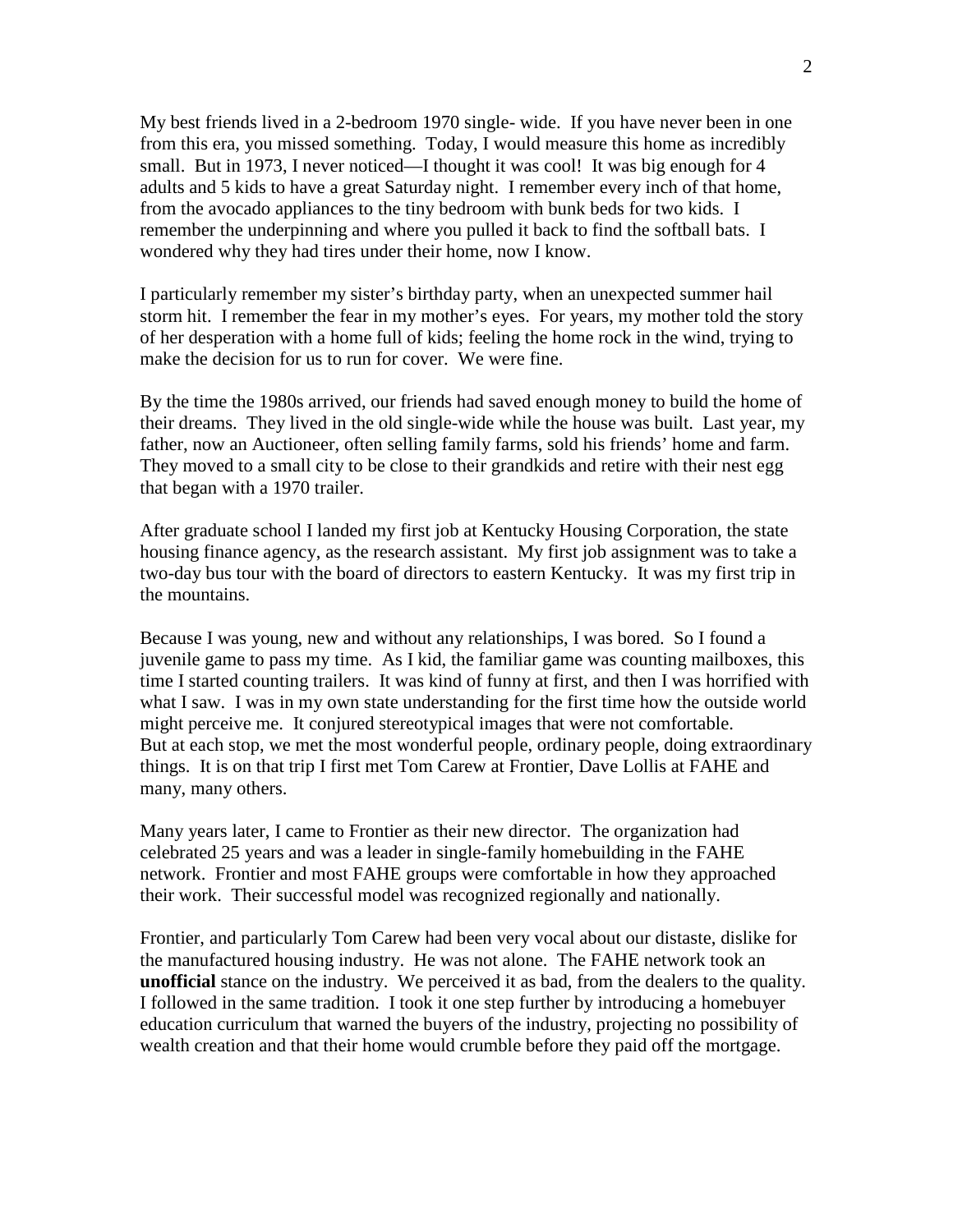I asked our counselors to go undercover and shop the dealers. They came back reporting their understanding why folks bought them and I refused to listen.

I didn't take note that many of my own staff were living in manufactured housing or their first place was a single-wide before they transitioned into their new home, even our loan officer had started with a single-wide and moved up to a double-wide. I refused to listen.

My nonprofit colleague (one county over) said he would measure their success when he could build more homes than the number of MH shipped into his county. We didn't listen.

In three years I noticed the first slip in our housing production. There were still lots of people coming in our door, but they were **NOT** choosing to buy our homes. I refused to listen.

In 2004, life got really interesting. I was accepted in the Achieving Excellence Program offered by NeighborWorks. I encourage all Directors to look seriously at this program. It is the best program I have ever encountered in terms of commitment to performance. It is not training; it is the key to putting your organization on track to achieve results.

Off to Harvard we go, the first week a case study is presented on a nonprofit that is not successful in their expansion because they find that their loan product is not competitive with local loan sharks. It's easier to get the loan from the loan shark because it's easily understood if you don't repay the loan. The loan sharks had tailored their products to the needs of their customers. They met them in their needs. They didn't require 8 weeks of loan classes. They didn't put odd regulations on their loans. One simple rule, you don't pay we break your legs.

The nonprofit was too hard to deal with and lost their customer base. They would not give the customers any choices. All customers have individual consumer preferences. As this case was dissected and analyzed, I felt the hair on my neck raise and tears floated on my eyes. It was an epiphany! The manufactured dealers were the loan sharks in the story. We were too hard to deal with. We would not give them choice. We were treating them as clients, not customers with individual preferences.

I uttered these words under my breath, "Dear God, please don't make me face that!" It **would not** be the last time I would feel these odd sensations as I faced my board, my staff, my 45 nonprofit colleagues in Appalachia with the prospect of undertaking manufactured housing as a solution, not a problem.

When I got home, I found out the real story. I had been told by staff that it took 6 months to get a home. When we studied it, it was 18 months on average. For every 10 people in the door, one family got keys to a new home. And the reality set in when I counted 49 dealers within a 50 mile radius of our office. We had real competition. We asked folks why they did not complete the loan process, while many had credit limitations, 29% told us our process took too long. And who could disagree? I started shopping dealer lots,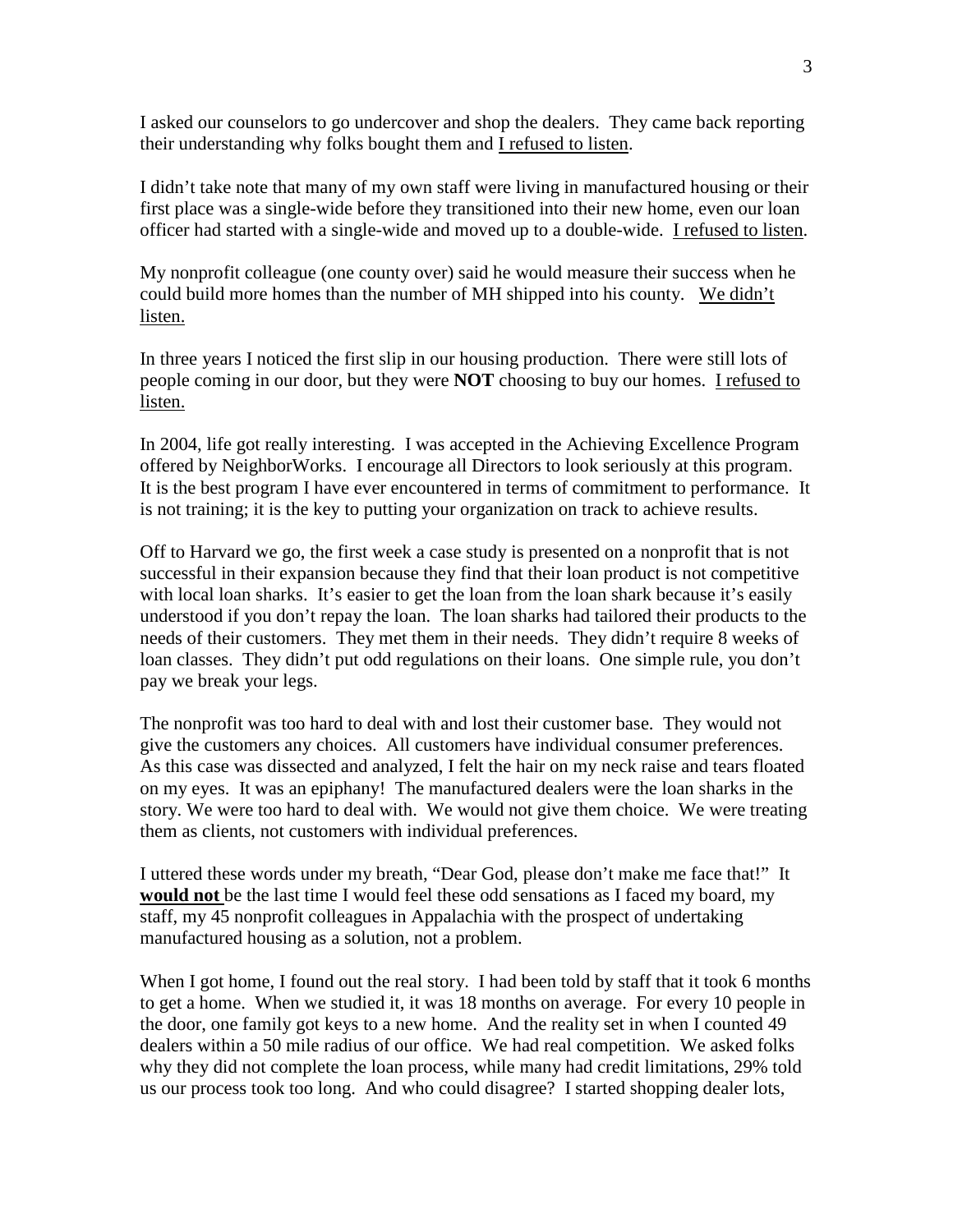and reputable dealers gave me a 90 day timeline. Some told me 2 weeks. My experience on the lot was pleasurable, I saw beautifully decorated homes that were comfortable and excited my impulsive shopping instinct. The subprime market is alive and well on these Dealer Lots.

We took on a performance challenge to triple the number of customers served, while cutting our production time in half while maintaining a loan delinquency rate below 5%. We committed to compete with manufactured housing for credit ready buyers within 4 months. When we stated that, we didn't realize how much "Compete with Manufactured Housing" really meant.

We kept doing our homework. I spoke to a few confidants about what I was thinking, those great minds that I trusted. I was told by one that I should not go there. Modular housing was OK, but stay out of the manufactured field. One advised me, if I did it, do it in a leadership role to begin to affect policy nationally. The third is here today, Lynn Luallen, the CEO of the Housing Partnership in Louisville and the former CEO of Kentucky Housing. He confirmed for me that he thought I was on the right track and he shared a story of some information he had given to an investment research team before Warren Buffett bought Clayton Homes. As we parted, he gave me some recommended readings on the industry.

All the way back to Morehead, I kept thinking about what Warren Buffett saw in the industry. I had to find out.

Over months, I read everything published on the industry, especially from an investor's perspective. I became fascinated with the question, what did Warren Buffet see in the industry? Then I became fascinated with the question if I aligned our organization with a manufactured company, who would it be?

What happened with the credit ease and explosion of the industry in the 90s? What made the industry bust? In 2003, the industry was near collapse and many were forced into bankruptcy. The industry was crippled and is still crippled today by the exit of the capital markets. Today the GSEs hold less than  $\frac{1}{2}$  of 1% of their total portfolio in Manufactured Housing. Would it come back, if so how would it come back?

As I studied the industry, I asked these questions of the companies.

Did it have conservative business/lending practices? Did it have a pristine balance sheet? Was it a leader and have brand recognition in the industry? What was the outcome of the company given the boom/bust? What was the commitment to quality? Was there any commitment to Central Appalachia? Were any homes built or jobs created in Central Appalachia? What was their construction building method? Did they utilize unitized construction? What were their philanthropic commitments? (**That was always my last question**.)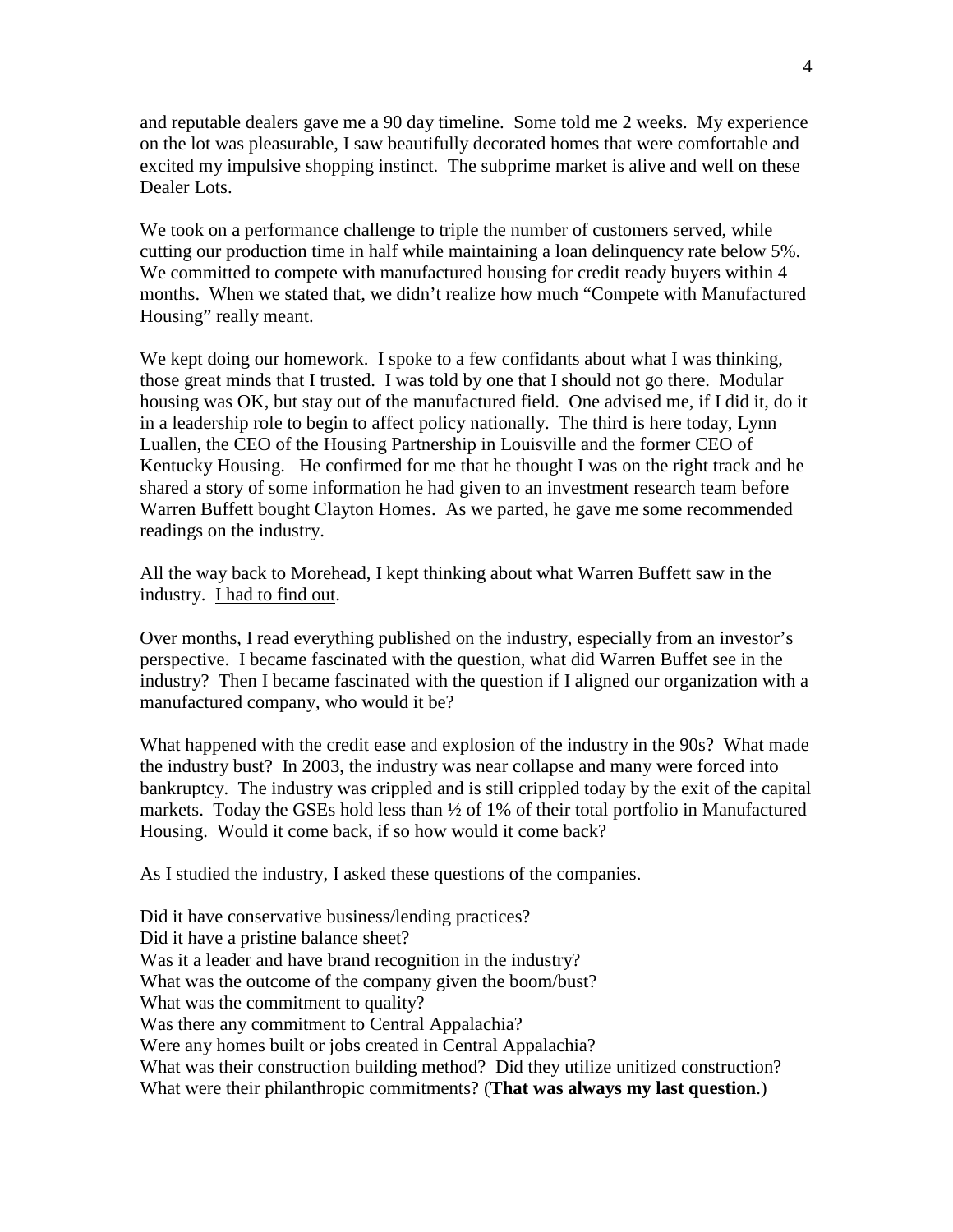Now with every good story, there is a moment of serendipity. For me, it was standing in the right place at the right time, telling my story of research to Paul Bradley. He asked me which company emerged. When I replied Clayton Homes, he smiled and said, you know we are setting up a meeting with Kevin Clayton to show him what we do and George McCarthy of the Ford Foundation will be joining us. Would you like to tag along? How could I say no to that?

Two years ago, we all met in New Hampshire to tour the wonderful work of the NH Community Loan Fund and their Resident Owned Communities. We talked about the emerging I'm Home program which would jumpstart the investment and create incentive for the nonprofits to enter the field.

My role there was small, to tell our story. We were from the same neck of the woods, Appalachia, Clayton is home-based in Maryville, Tennessee in the mountains, and they spoke with the familiar Cumberland Plateau Dialect. Never underestimate the power of your story, your passion.

From New Hampshire, sparked a "Sense of Possibility"!

I was soon to hear from the Mr. Clayton and his wonderful team and together we identified a potential project, the Community at Edgewood for an I'm Home grant proposal. The Communities team spent hours of teaching and assistance—and we worked incredibly hard to learn a new language, a new method of construction, a new business model. We became a licensed Dealer and joined our state association. There were many bumps in the road. We negotiated our quality standards with the factory and they met us. Our message is simple, A Quality Home and a Fair Loan, that is our promise. We would never sacrifice our quality standards. We believe in customer choice. Today, we offer three products, site-built, manufactured or modular.

I have a piercing vision, that if improvements are to be made in manufactured housing in Central Appalachia, it must be accomplished at **scale** and with the **help** of the Industry. I was headstrong that Clayton would be our only partner as we engaged the industry. MH is the largest unsubsidized source of affordable housing in the nation. The manufactured housing industry has an amazing advantage when it comes to scale. They have one national code that allows them to move the homes into any jurisdiction. For the nonprofits, can we imagine a national law that required all our funders to only require the same paperwork, same reporting, no differences, no exceptions? Can you imagine how that would impact our efficiency?

Also, manufactured quality has improved immensely. It is not my friend's 1970s singlewide. In fact a turning point for me and my staff was a visit to a factory when we learned we were using basically the same products, materials and building practices and accomplishing the same quality standard. Times **had** changed.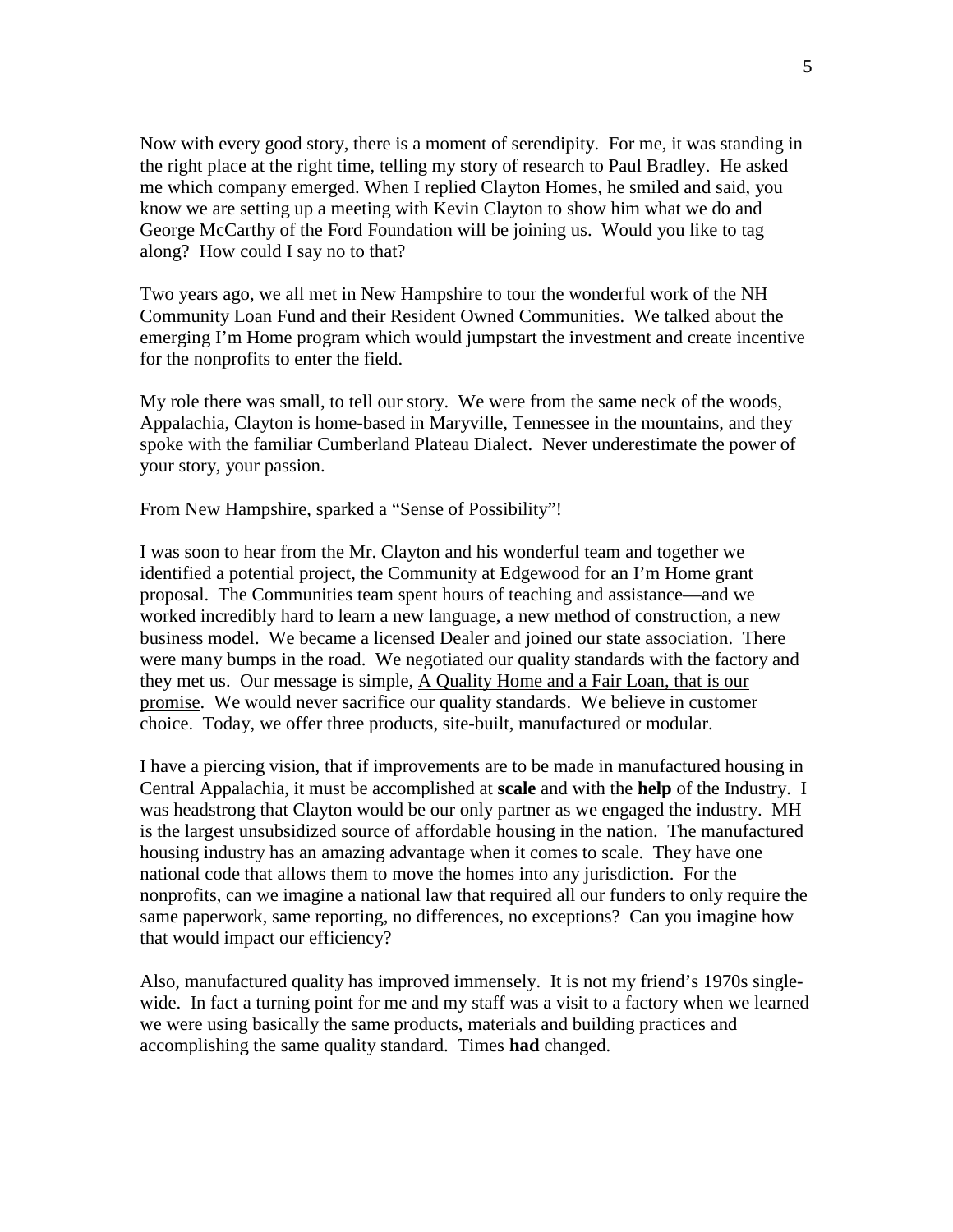But it was more than that; the MH industry had shamed the nonprofit industry in terms of what customers really wanted in their homes. Whenever someone would make the comment, I used to feel a rage burn inside of me. If that comment placed a spark with you, I encourage you to look broader.

Unfortunately, the industry is plagued with problems; shipments have not rebounded and continue to lag. The capital markets seem absent and the industry needs more leadership to confront with brutal honesty the underlying reasons why the problems remain. Wealth creation for the buyer is the only key to stabilizing the industry. It is not only about making the first sale of the dealer's lot, but the second sale of that home to the next homebuyer. **That home must perform in the market identical to its site-built cousin.** It must be financed in the same way as its site-built cousin. There are many examples giving proof that this happens, but it must happen consistently.

For the industry, the nonprofits hold a critical part of the equation, we have home buyer education, affordable loan products and we can bring subsidy. By our commitment to mission, we bring a positive image to the industry! When we put together what is good about both industries, we will bring so many more successful homebuyers into fruition. I believe the capital markets will return with this demonstrated success.

We, the nonprofits, are largely **scale deficient** when engaging the industry. We somehow think that we can approach a manufacturing factory with an order of 2 and get all the nice little changes we want. It doesn't work that way. Sometimes it doesn't work for 10 or 15 homes. Why should they provide low cost and small volume customization of their product when it is assembly line, standardized product design that allows for low-cost efficiencies? Scale is critical as we move forward. I encourage you to place critical thought on this issue. When we chose MH, it is first vital to understand the differences in the industry. Also, we have to remember that some in the MH industry think that the nonprofits have some unfair advantage over them and we might threaten their business. That was an eye opener for me. This perceived threat can become real, and it takes constant education and dialogue on both sides, because really, we don't know each other very well at all. If we work hard at it together, it is only a win-win and together we can grow the market, and not take away business from each other.

At FAHE, we are addressing scale in Central Appalachia. Our 45 members have a rich tradition of collaboration and our commitment to one another runs as deep as the valleys in which we live. We are all faced with dwindling subsidy, and rising construction costs in an area where incomes are poor and stagnant. Under Jim King's leadership, we faced our realities and made a commitment to one another called the **Berea Performance Compact**. Where a member has a core competency specific to a product that would lead to scale, other groups would join with the member group to achieve that scale. Manufactured housing is one of the five products and Frontier is leading to make the product available to the other nonprofits and Central Appalachia. We have become dealer aggregator for the nonprofits. This will boost our volume while keeping prices low. The participating nonprofits have access to our key learnings, quality standards and we will act as interpreter between the factory and group. We speak both languages. Our